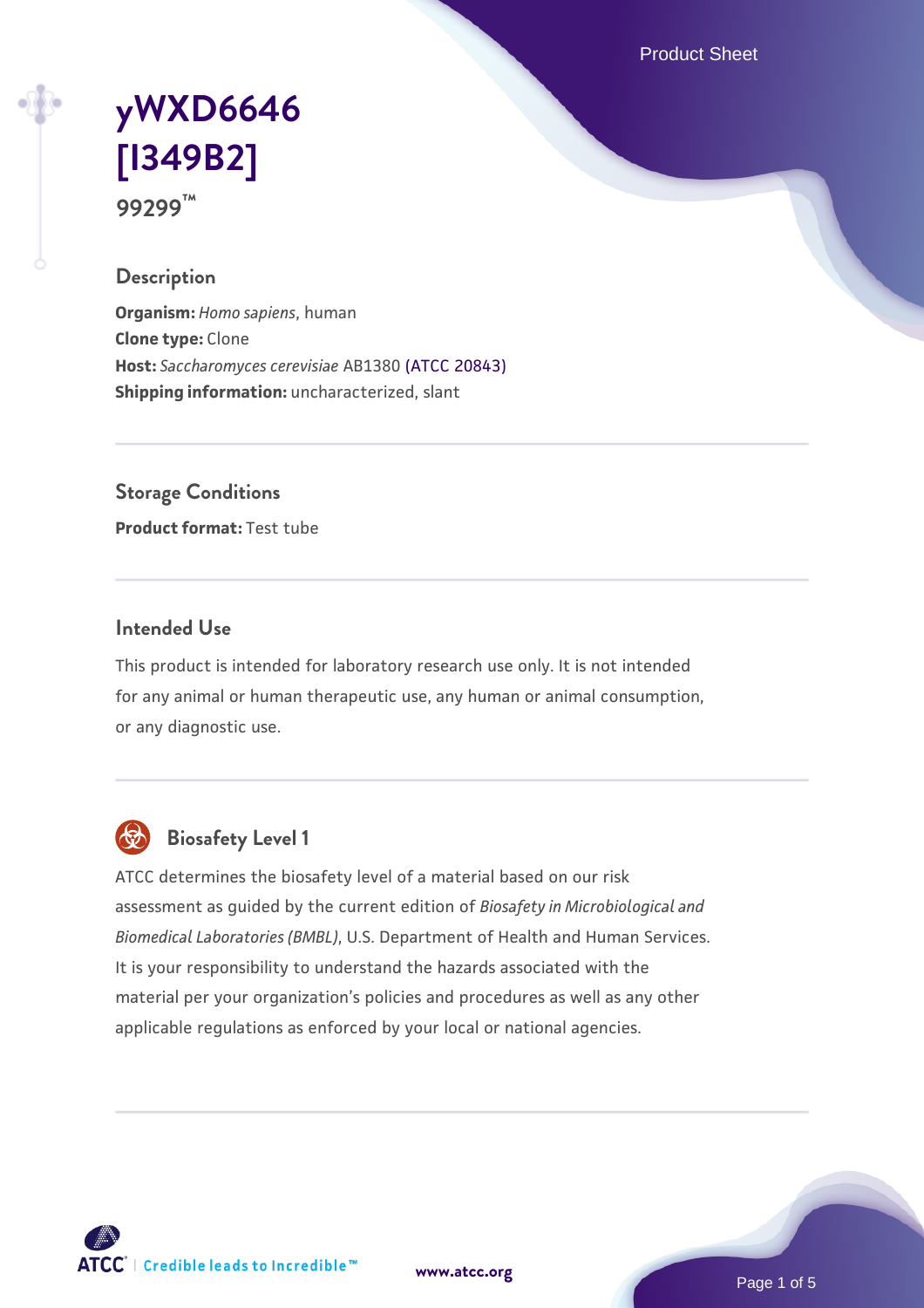**99299**

# **Certificate of Analysis**

For batch-specific test results, refer to the applicable certificate of analysis that can be found at www.atcc.org.

#### **Insert Information**

**Type of DNA:** genomic **Genome:** Homo sapiens **Chromosome:** X **Gene name:** DNA Segment **Gene product:** DNA Segment **Contains complete coding sequence:** Unknown

#### **Vector Information**

**Type of vector:** YAC **Markers:** SUP4; URA3; TRP1

## **Growth Conditions**

**Medium:**  [ATCC Medium 1245: YEPD](https://www.atcc.org/-/media/product-assets/documents/microbial-media-formulations/1/2/4/5/atcc-medium-1245.pdf?rev=705ca55d1b6f490a808a965d5c072196) **Temperature:** 30°C

# **Notes**

More information may be available from ATCC (http://www.atcc.org or 703- 365-2620).

# **Material Citation**

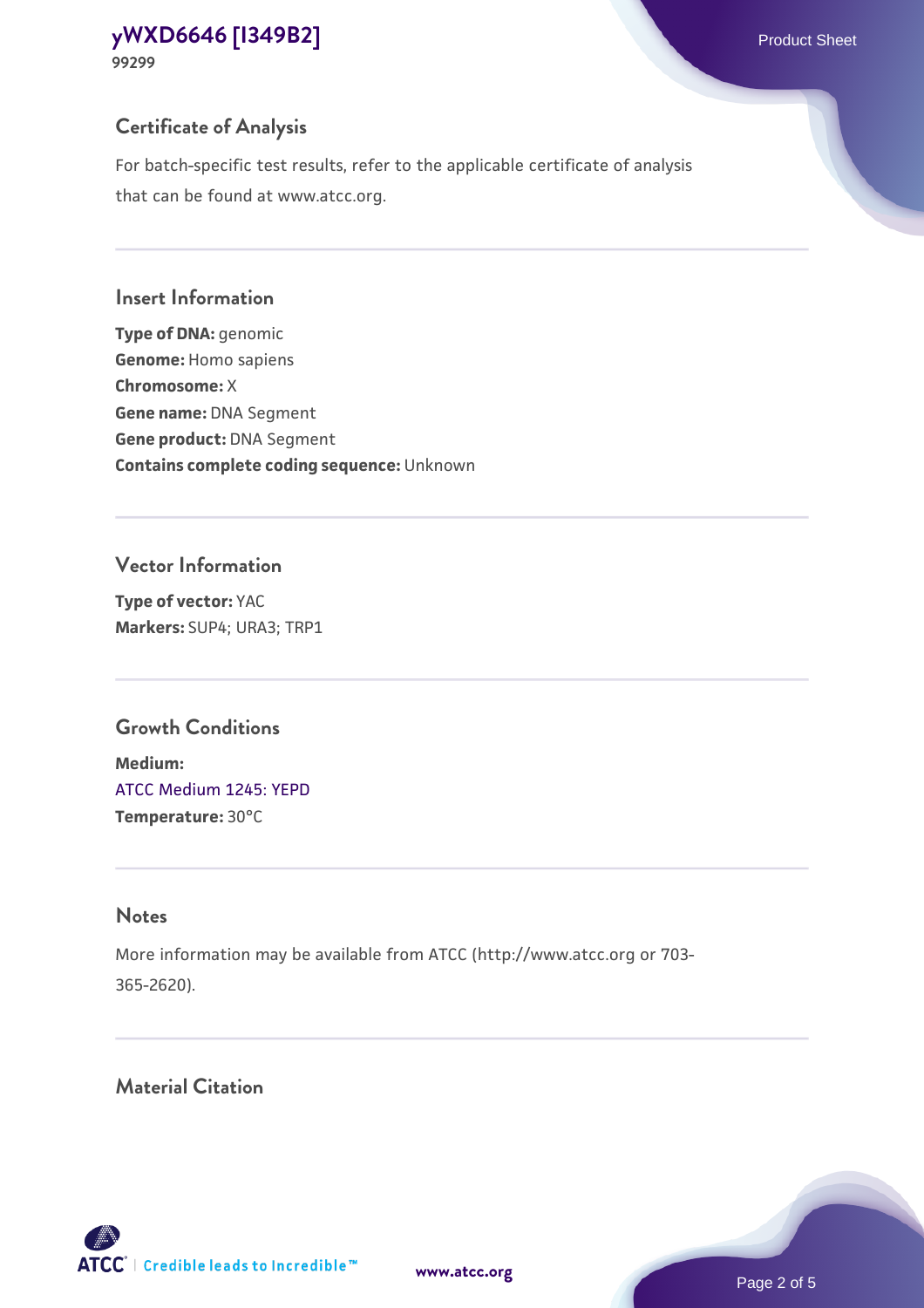If use of this material results in a scientific publication, please cite the material in the following manner: yWXD6646 [I349B2] (ATCC 99299)

#### **References**

References and other information relating to this material are available at www.atcc.org.

### **Warranty**

The product is provided 'AS IS' and the viability of  $ATCC<sup>®</sup>$  products is warranted for 30 days from the date of shipment, provided that the customer has stored and handled the product according to the information included on the product information sheet, website, and Certificate of Analysis. For living cultures, ATCC lists the media formulation and reagents that have been found to be effective for the product. While other unspecified media and reagents may also produce satisfactory results, a change in the ATCC and/or depositor-recommended protocols may affect the recovery, growth, and/or function of the product. If an alternative medium formulation or reagent is used, the ATCC warranty for viability is no longer valid. Except as expressly set forth herein, no other warranties of any kind are provided, express or implied, including, but not limited to, any implied warranties of merchantability, fitness for a particular purpose, manufacture according to cGMP standards, typicality, safety, accuracy, and/or noninfringement.

#### **Disclaimers**

This product is intended for laboratory research use only. It is not intended for any animal or human therapeutic use, any human or animal consumption,



**[www.atcc.org](http://www.atcc.org)**

Page 3 of 5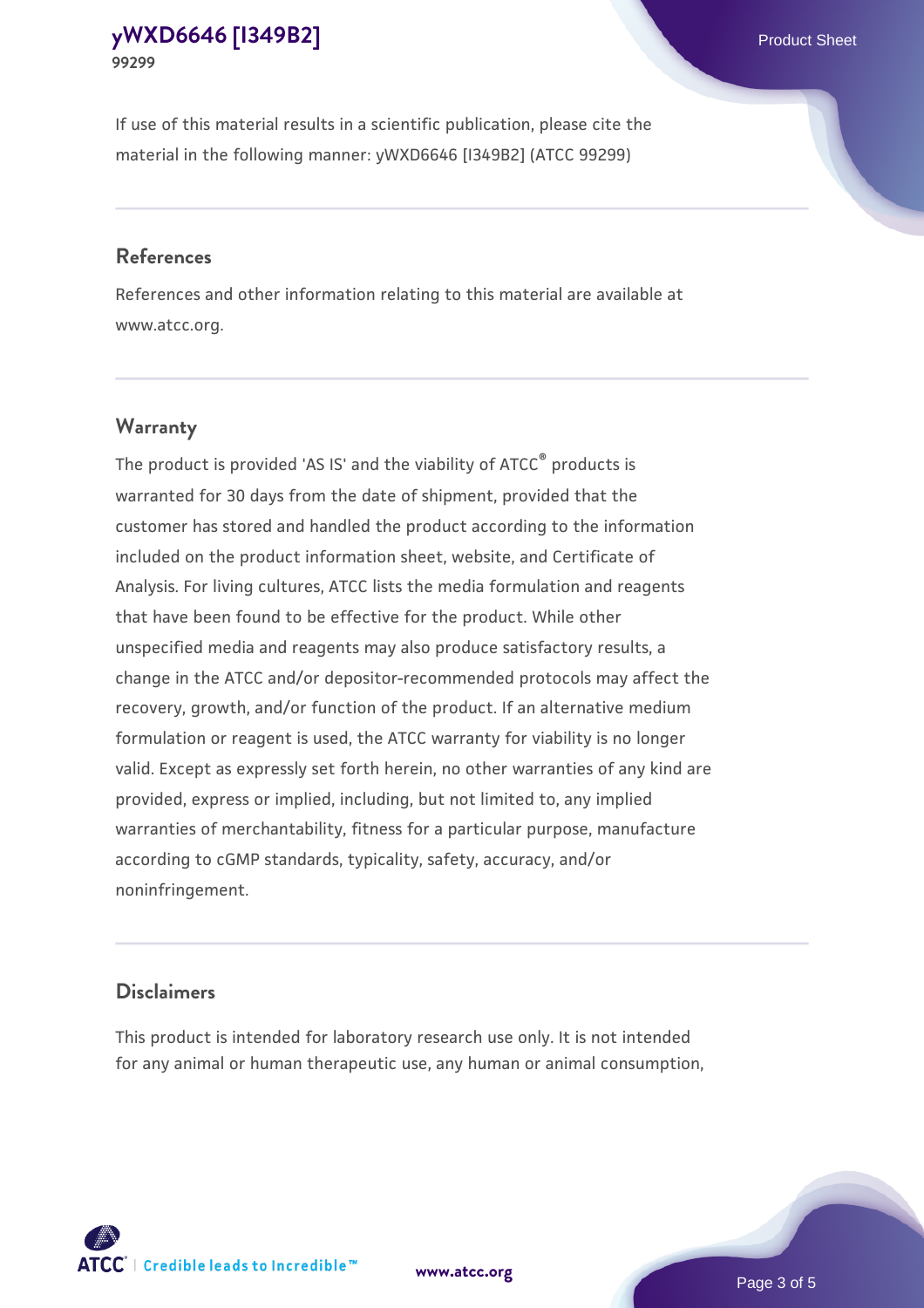or any diagnostic use. Any proposed commercial use is prohibited without a license from ATCC.

While ATCC uses reasonable efforts to include accurate and up-to-date information on this product sheet, ATCC makes no warranties or representations as to its accuracy. Citations from scientific literature and patents are provided for informational purposes only. ATCC does not warrant that such information has been confirmed to be accurate or complete and the customer bears the sole responsibility of confirming the accuracy and completeness of any such information.

This product is sent on the condition that the customer is responsible for and assumes all risk and responsibility in connection with the receipt, handling, storage, disposal, and use of the ATCC product including without limitation taking all appropriate safety and handling precautions to minimize health or environmental risk. As a condition of receiving the material, the customer agrees that any activity undertaken with the ATCC product and any progeny or modifications will be conducted in compliance with all applicable laws, regulations, and guidelines. This product is provided 'AS IS' with no representations or warranties whatsoever except as expressly set forth herein and in no event shall ATCC, its parents, subsidiaries, directors, officers, agents, employees, assigns, successors, and affiliates be liable for indirect, special, incidental, or consequential damages of any kind in connection with or arising out of the customer's use of the product. While reasonable effort is made to ensure authenticity and reliability of materials on deposit, ATCC is not liable for damages arising from the misidentification or misrepresentation of such materials.

Please see the material transfer agreement (MTA) for further details regarding the use of this product. The MTA is available at www.atcc.org.

### **Copyright and Trademark Information**

© ATCC 2021. All rights reserved.

ATCC is a registered trademark of the American Type Culture Collection.



**[www.atcc.org](http://www.atcc.org)**